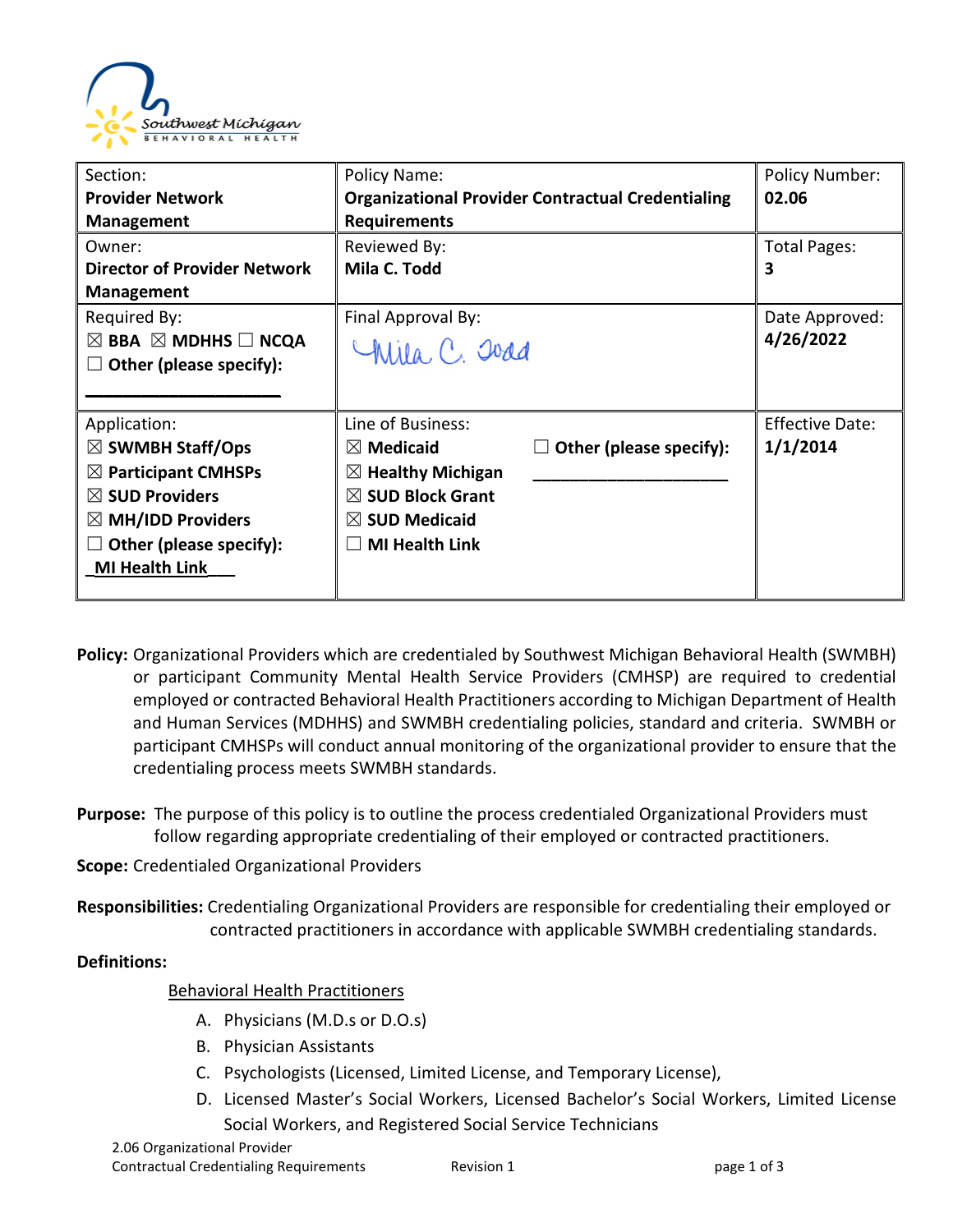

- E. Licensed Professional Counselors, Limited Licensed Professional Counselors
- F. Board Certified Behavior Analysts
- G. Nurse Practitioners, Registered Nurses, and Licensed Practical Nurses
- H. Occupational Therapists and Occupational Therapist Assistants
- I. Physical Therapists and Physical Therapist Assistants
- J. Speech Pathologists

## **Standards and Guidelines:**

- A. Organizational Provider contracts will contain language that requires them to adhere to appropriate credentialing standards and policies.
- B. Organizational Providers will be provided with the credentialing standards and policies which they are expected to adhere.
- C. The PIHP retains the right to approve, suspend, or terminate from participation any provider delivering Medicaid-funded behavioral health services in the SWMBH region.

## **References:**

Balanced Budget Act Section 438.214

MDHHS-PIHP Master Contract – Schedule A, Section 1(N)(1)

MDHHS Provider Credentialing Policy at [https://www.michigan.gov/mdhhs/0,5585,7-339-](https://www.michigan.gov/mdhhs/0,5585,7-339-71550_2941_4868_4900---,00.html) [71550\\_2941\\_4868\\_4900---,00.html](https://www.michigan.gov/mdhhs/0,5585,7-339-71550_2941_4868_4900---,00.html) 

02.02 Credentialing & Re-credentialing - Behavioral Health Practitioners

02.04 Clean Credentialing and Re-Credentialing Files

**Attachments:** None